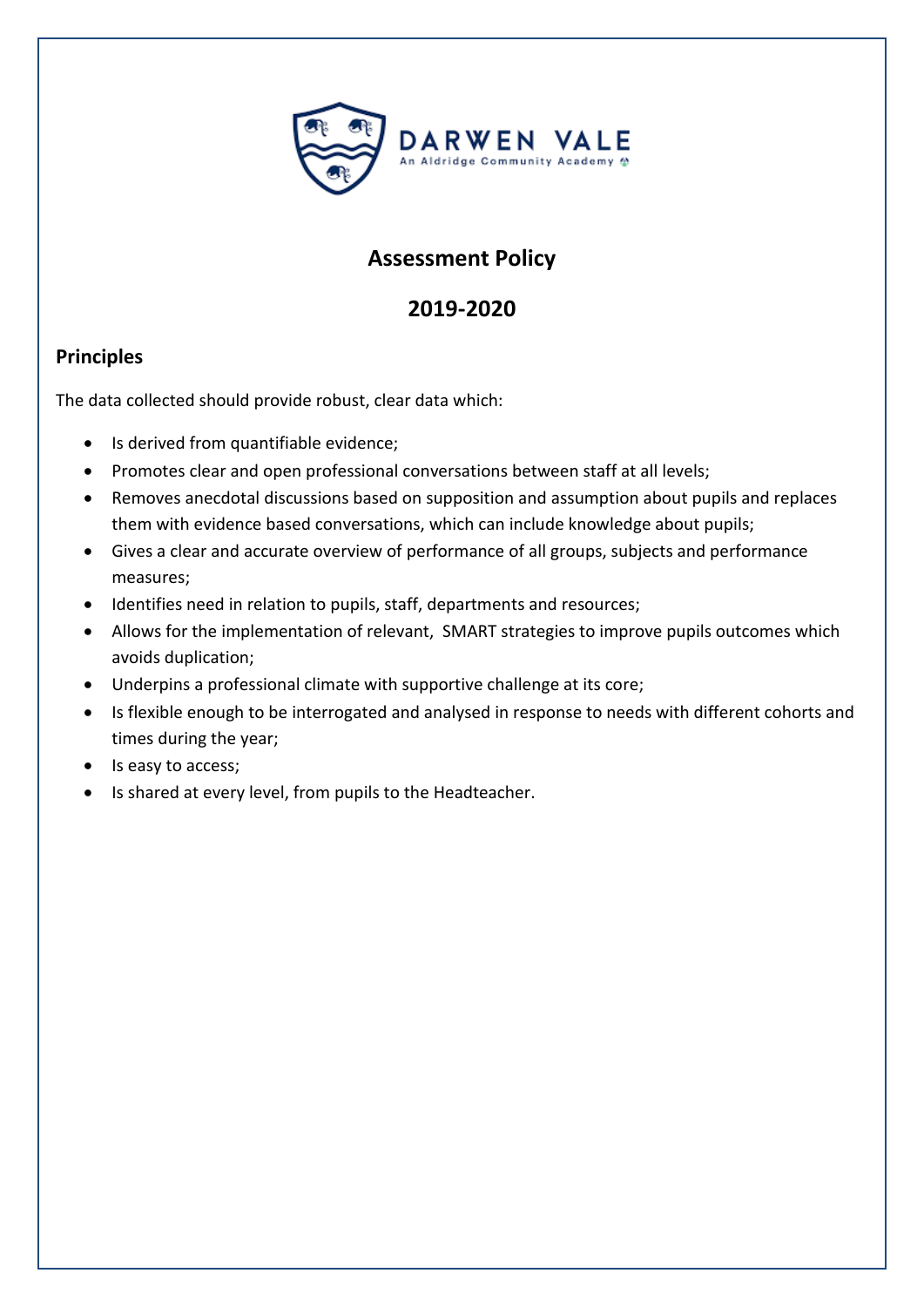#### **What this looks like in practice**

Across all year groups there should be an emphasis on identifying best practice where pupils are consistently meeting or exceeding targets as well as on identifying underachievement.

The tiers of response from a strategic perspective will be determined by the scale and degree of underachievement and there should be flexibility to focus strategic challenge and support where it will have the greatest impact.

The basic model for the data cycle and associated actions will be as described below:

| Data<br>Capture<br><b>Data</b><br>Review | . Input from staff using evidence from AGMO, pupil assessments (mocks or tests) and work in<br>lessons.<br>•Sorted on SIMS, by subject, key groups and colour-coded to reflect achievement.<br>. Data intially reviewed by Vice Principal for Achievement and Standards with the Director of<br>Progress for obvious patterns of under/overachievement.<br>• VP identifies gaps and areas to improve<br>•For years 7 to 9:<br>• SLT line manager meets with HOD:<br>• Actions from previous cycle reviewed for impact.<br>. Pupils of significant concern identified and additional info requested.<br>.Data shared with all relevant parties (e.g. Head of Year, SENDCO, SLT)<br>. Head of Department discusses with Subject Teachers.<br>• Health checks per department to take place with HOD, SLT LM, VP & Principal. |
|------------------------------------------|---------------------------------------------------------------------------------------------------------------------------------------------------------------------------------------------------------------------------------------------------------------------------------------------------------------------------------------------------------------------------------------------------------------------------------------------------------------------------------------------------------------------------------------------------------------------------------------------------------------------------------------------------------------------------------------------------------------------------------------------------------------------------------------------------------------------------|
|                                          | • Academic board once a term takes place                                                                                                                                                                                                                                                                                                                                                                                                                                                                                                                                                                                                                                                                                                                                                                                  |
|                                          | • For Year 11 Data Driven Instruction is being trialled (see below for further info)                                                                                                                                                                                                                                                                                                                                                                                                                                                                                                                                                                                                                                                                                                                                      |
| Data                                     | •Line Manager and Head of Department agree actions to improve outcomes. with timescales for<br>review.<br>•Line Manager shares this information with SLT                                                                                                                                                                                                                                                                                                                                                                                                                                                                                                                                                                                                                                                                  |
| Actions                                  | . Director of Progress implements additional support where appropriate across a range of<br>cohorts.                                                                                                                                                                                                                                                                                                                                                                                                                                                                                                                                                                                                                                                                                                                      |
|                                          |                                                                                                                                                                                                                                                                                                                                                                                                                                                                                                                                                                                                                                                                                                                                                                                                                           |

Although all departments will be expected to review data for their subject areas, priority for additional challenge and support will vary dependent upon need and year group. For example, the absolute priority in Y7 should be focussed on Maths and English, given the impact this has on all other subject areas.

As pupils progress to Y9, Y10 and Y11, increased focus should be placed upon subjects in the following order of priority:

- ❖ English and Maths (given double weighting and their essential importance to all four key performance measures);
- ❖ EBACC subjects (given their importance to Progress 8, EBACC and average grade key performance measures);
- ❖ All other examination subjects (given their importance to Progress 8 and average grade key performance measures). (This having been said, the order of priority might change for individual pupils once their needs and likelihood of success has been determined following review.)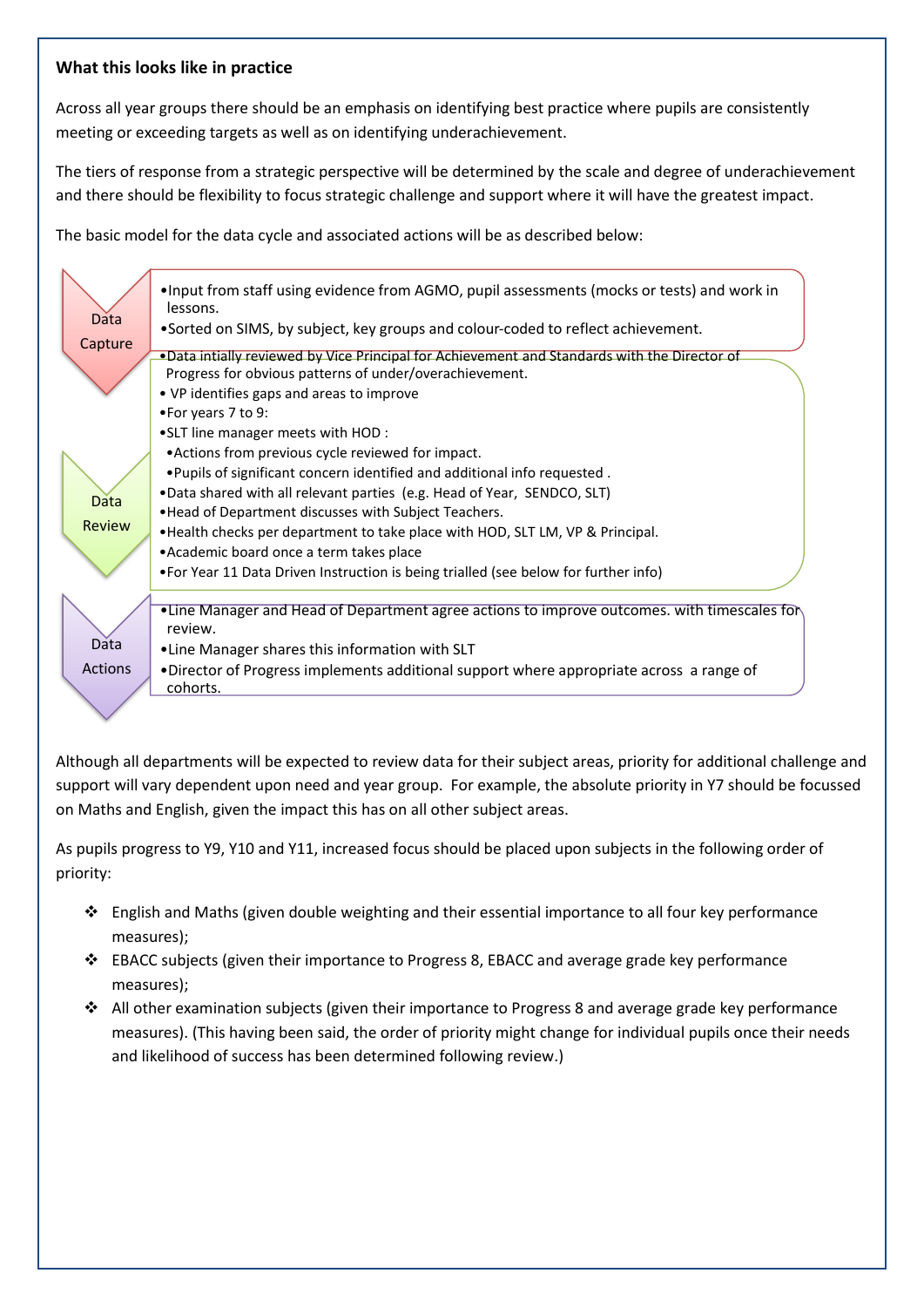#### **Sharing at a wider level to promote a culture of increasing professional support and challenge**

The Health Checks and Academic Board meetings already in use will form the basis of meetings to enable key groups of pupils to be discussed in a supportive, open forum.

In the Spring term of Y11, the Progress 8 meeting will take place involving reps from all curriculum areas involving pupils determined to be at risk of not achieving their Progress 8 aggregate target. This allows for an acknowledgement that some pupils might be achieving above or below in some subject areas and therefore are not the concern of the Progress 8 group (but still of concern to the Head of Department and Line Manager). The same meeting will also take place in the Summer term of Yr10 to identify early underachievers.

In other year groups, such meetings could take place with designated members of staff within departments, not necessarily the Head of Department.

- Every department will hold x2 AGMO clinics per half term one for year 7 and one for year 11
- $\checkmark$  AGMO clinics will be facilitated by the HOD and will involve all members of the department
- $\checkmark$  From this clinic feedback via a basic form will be submitted to th Vice Principal to collate and discuss with Directors of Progress.
- $\checkmark$  To introduce this VPs to role model a brief meeting using Know/Show table.
- $\checkmark$  MLL provided with a structure including questions for middle leaders to use in this process SLT link to support if needed in the clinic
- $\checkmark$  Monitor through line management, progress health checks and curriculum meetings



# **Darwen Vale High School marking, feedback and assessment policy**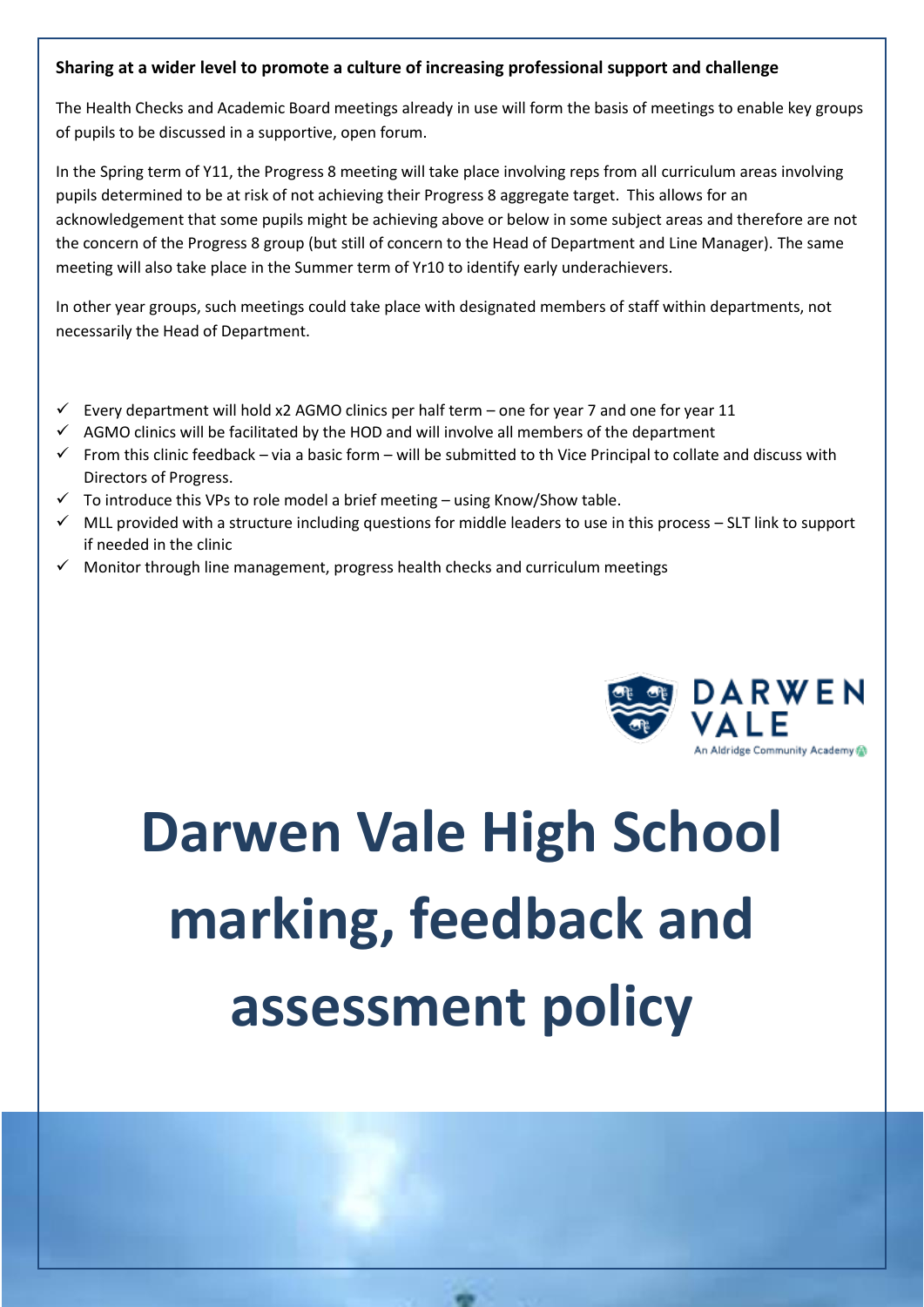# **February 2018**

#### **Marking and Feedback**

This policy has been written in line with the recommendation made in the DfE document 'Eliminating unnecessary workload around marking' (2016) and what OFSTED has clarified regarding expectations around marking. In both these documents it is acknowledged that effective marking is an essential part of the education process. At its heart, it is an interaction between teacher and pupil: a way of acknowledging pupils' work, checking the outcomes and making decisions about what teachers and pupils need to do next, with the primary aim of driving pupil progress. This can often be achieved without extensive written dialogue or comments.

The **quantity** of feedback should not be confused with the **quality**. The quality of the feedback, however given, will be seen in how a pupil is able to tackle subsequent work.

Marking serves a single purpose – to advance pupil progress and outcomes. Teachers are clear about what they are trying to achieve and the best way of achieving it. Crucially, the most important people in deciding what is appropriate are the teachers of subjects. Oral feedback, working with pupils in class, reading their work – all help teachers understand what pupils can do and understand. Every teacher will know whether they are getting useful information from their marking and whether pupils are progressing.

Consistency across departments is important, but this consistency comes from consistent high standards, rather than unvarying practice. Shared expectations of marking will help everybody to be clear about what is required of them, but each subject and phase will be able to refine the marking and feedback policy in their areas, responding to the different workload demands of each subject/phase, and drawing on teacher professionalism to create meaningful and manageable approaches. Department policies will be reflective of the time needed for marking and the number of cohorts seen over time. This will also be reflected in the academies assessment policy.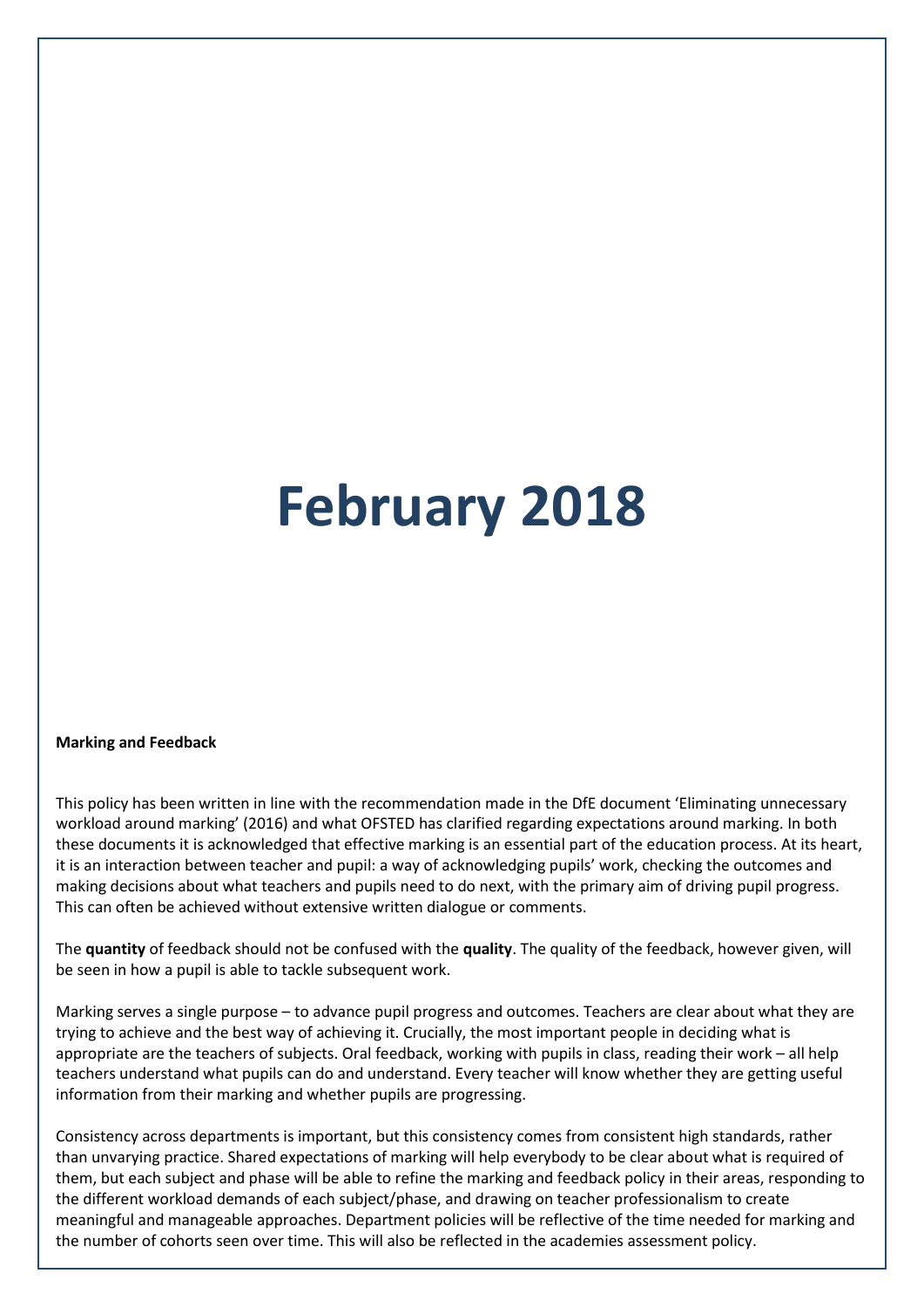Marking should be:

- **Meaningful**
- Manageable
- **Motivational**

**Meaningful:** marking varies by age group, subject, and what works best for the pupil and teacher in relation to any particular piece of work. Teachers are encouraged to adjust their approach as necessary and trusted to incorporate the outcomes into subsequent planning and teaching.

**Manageable:** marking practice is proportionate and considers the frequency and complexity of written feedback, as well as the cost and time-effectiveness of marking in relation to the overall workload of teachers. Departments will have autonomy and responsibility to refine the Academy policy to ensure the frequency of marking allows teachers to make marking meaningful, supportive and challenging while, at the same time, enabling all learners to make progress.

**Motivating:** Marking should help to motivate pupils to progress. This does not mean always writing in-depth comments or being universally positive: sometimes short, challenging comments or oral feedback, focused clearly on curricular development, are more effective. If the teacher is doing more work than their pupils, this can become a disincentive for pupils to accept challenges and take responsibility for improving their work.

#### **Marking and feedback**



#### **Non-Negotiables:**

- Marking will occur in line with the agreed policy.
- Pupils will write in black or blue pen, staff will then mark in red pen
- Teachers will set next step questions. This does not need to be done on every piece of work. Teachers should use their professional judgement on which pieces of work require this deeper level marking.
- Pupils will respond in green pen.
- There is no requirement to indicate where oral feedback has been given.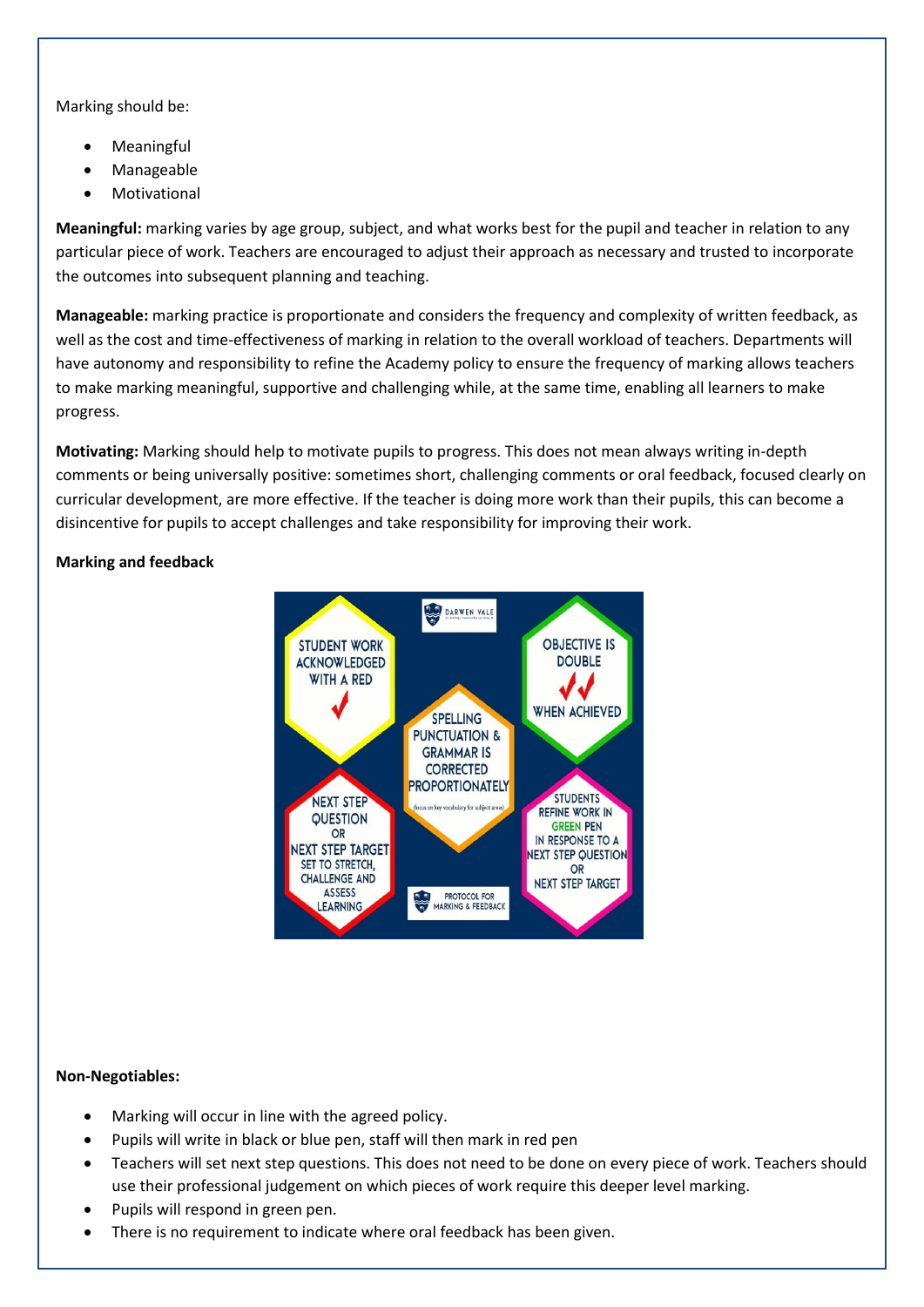- Marking for Literacy must be included using the marking Symbols on the literacy stickers
- Work in books should show a learning journey and should reflect the level that pupils are working at.
- There is no need to make generic comments on work. Pupils meeting the learning objectives will know they have done this because the teacher will double tick it.
- Marking should inform future planning.
- Quality Read and Respond time must be given to pupils to respond to marking.
- Staff will use individual department's guidance on frequency of marking
- Pupils should spend longer reflecting and responding to the feedback than it has taken the member of staff to mark the piece of work. They need to take ownership for their own progress by responding to the comments.
- Staff should challenge work that does not show the required level of effort and commitment, including quality of presentation, this includes work which is unfinished to the requirements of the lesson. Where work is not showing the required standard, it will be appropriate that staff give clear instructions for completion and/or sanctions that will allow learners to make the necessary progress. This may include: homework time, catch-up, and phone call to parents as per Behaviour Policy.

#### **Presentation of work**

Literacy and pathway stickers will be on all books/ folders as a reminder to pupils of expectations and SPaG marking. All books/folders should also contain a pathway sticker which pupils will stick on their books at the start of the academic year.



#### **In additions to the above there is an expectation that:**

- Books/ Folders will be free from graffiti and be neatly presented .
- Handwriting will represent the learners' best efforts at all times.

**Assessments**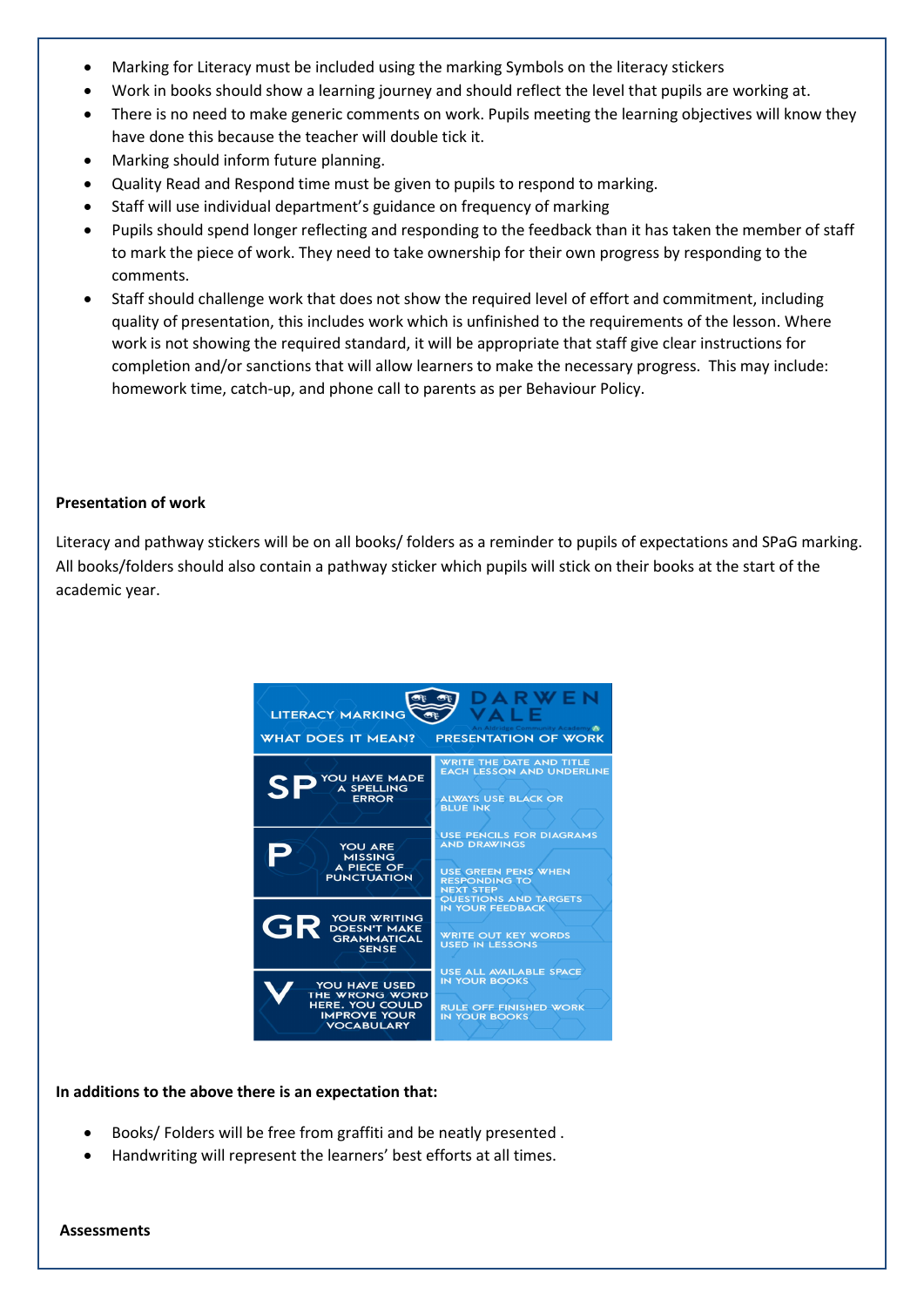Key assessments will be marked in detail. There will be **a minimum** of 5 pieces each academic year for all subjects

in line with the current assessment calendar.

• In agreement with the Principal, all assessments will be kept in the pupi **will be easily accessible** to all pupils and staff so they can be used to asset further and progress.

Key pieces of work will focus on

#### **assessment of progress and attainment** in

relation to clear and specific learning objectives and mark scheme criteria

- **Success criteria** will be shared with pupils prior to any key assessment piece and will be reviewed with pupils, once graded.
- Staff will make **comments** which are positive but **subject specific and improvement focused**. There is no need for ego marking as these pieces are assessed to support and develop achievement and attainment.
- **Grades will be given (and/or comments will directly link to exam criteria with a mark scheme/success criteria given)** as part of this process, as appropriate to the subject and key stage.
- All assessment points will be quality assured. Before an assessment point, an **agreed standard** must be shared and clear. On completion of key assessment pieces, **moderation** must follow to ensure accuracy of assessment, marking and feedback. This moderation time has been built into school calendar to ensure teachers are given time to complete this.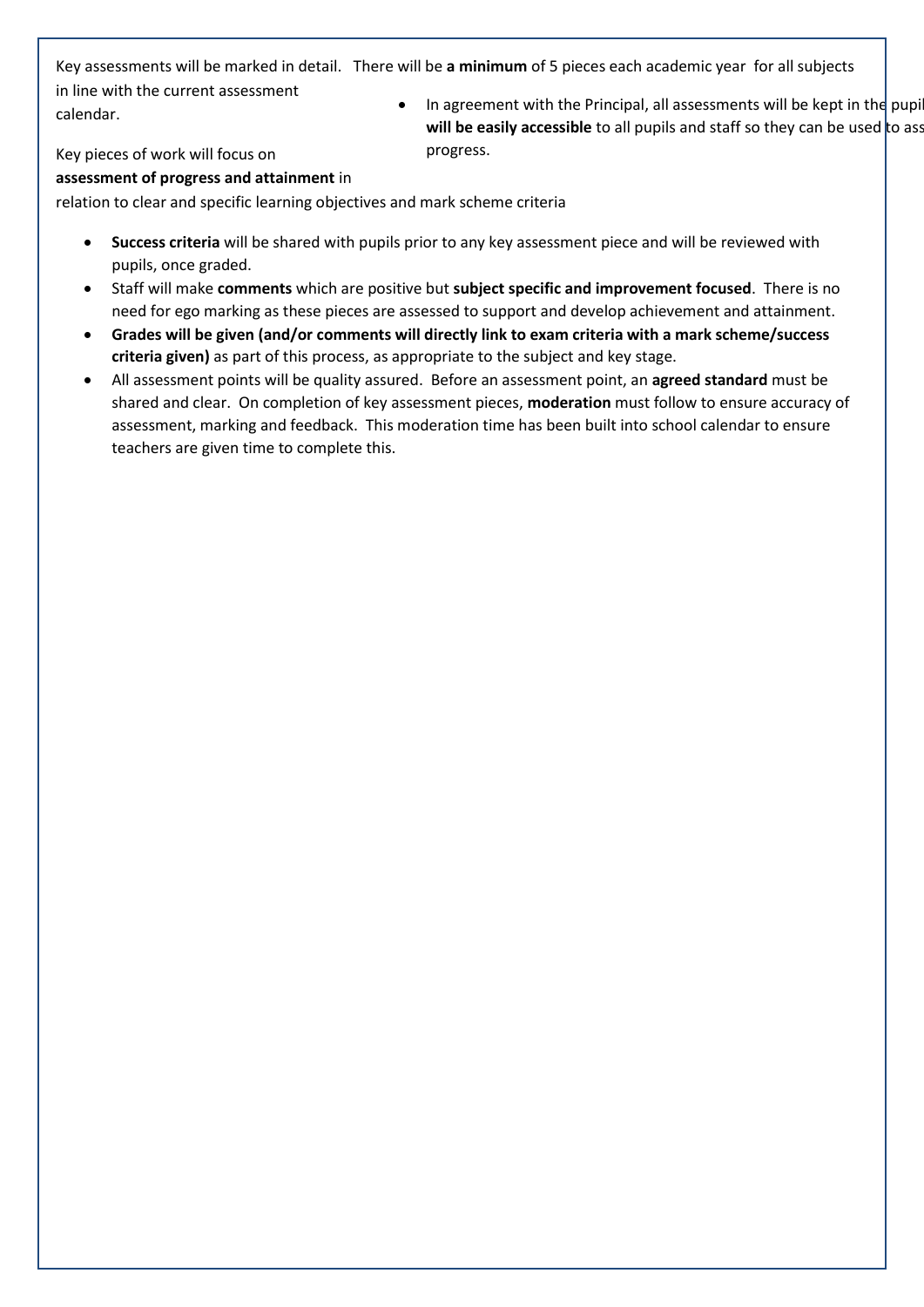| YOU HAVE MADE<br>A SPELLING<br><b>ERROR</b>     | Write SP in the margin and underline the word.<br>Write the correct word out for the pupil if needed.                                      | sp As the temperature increased<br>temperature the solubility of gas decreased<br>temperature<br>temperature<br>their sp Many families lost there loved |
|-------------------------------------------------|--------------------------------------------------------------------------------------------------------------------------------------------|---------------------------------------------------------------------------------------------------------------------------------------------------------|
|                                                 | Do 'Look, Cover, Check' 3 times.                                                                                                           | their                                                                                                                                                   |
| <b>YOU ARE</b><br><b>MISSING</b>                | Please correct subject terminology and common<br>homophone errors.                                                                         |                                                                                                                                                         |
| A PIECE OF<br><b>PUNCTUATION</b>                | Write P in the margin and circle where the punctuation is<br>incorrect or missing. (Full stops, apostrophes and question<br>marks minimum) | Ru(It's) changed over time because                                                                                                                      |
| <b>GR DOESN'T MAKE</b>                          | Pupils add/ correct punctuation error.                                                                                                     | people are cutting down trees                                                                                                                           |
| <b>GRAMMATICAL</b><br><b>SENSE</b>              | If still unsuccessful, teachers marks with an 'X' and correct.                                                                             |                                                                                                                                                         |
| YOU HAVE USED                                   | Write GR in the margin and underline identified section where<br>the writing does not make sense.                                          | Gr In order to reduce risks which is<br>associated with boxing you can                                                                                  |
| <b>THE WRONG WORD</b><br><b>HERE. YOU COULD</b> | Pupil to rewrite the underline section in space available.                                                                                 | least 10 aunce gloves worn They<br>need to be at least 10 ounce.                                                                                        |
| <b>IMPROVE YOUR</b><br><b>VOCABULARY</b>        | This also includes capital letters. Always identify incorrect use of capital<br>letters.                                                   |                                                                                                                                                         |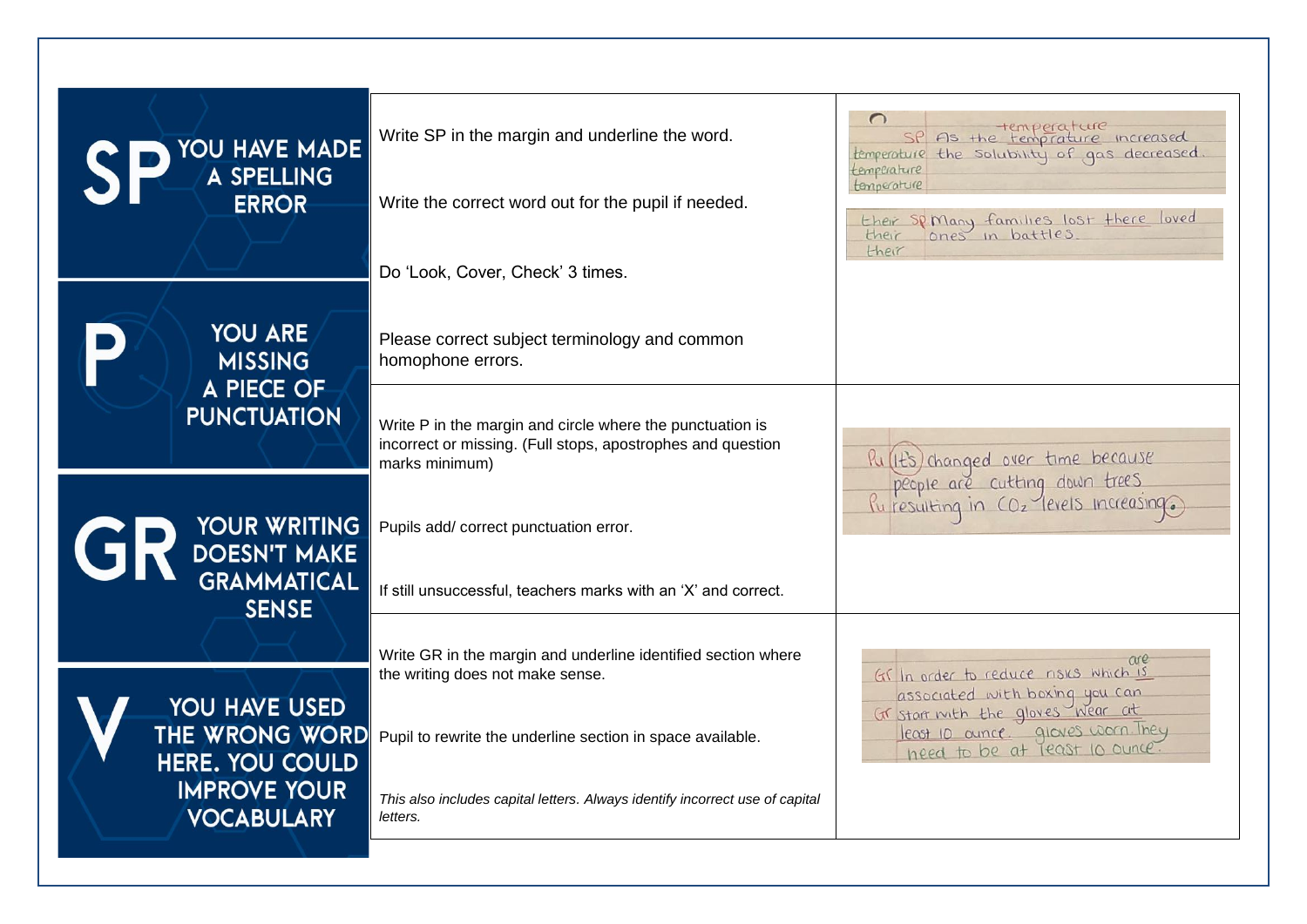The lady distiked her landlord<br>V however he was very miserable.<br>'because' works better here. Write V in the margin and underline the identified word in the text. V Once the act was made in The teacher to correct the word or challenge the pupil to replace 1940, the government had<br>Compute Control over British it with a more suitable one. $here.$